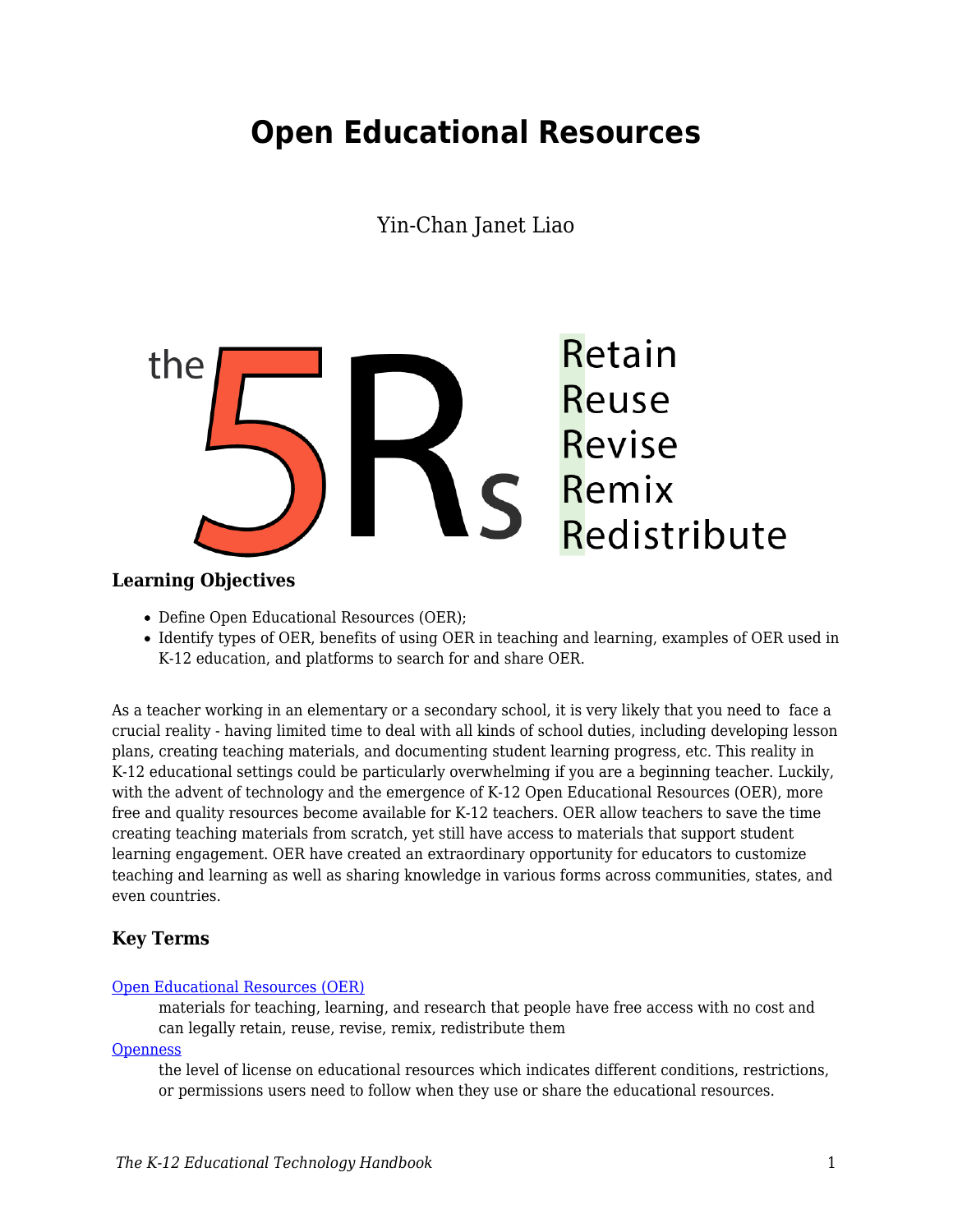## **What Are Open Educational Resources (OER)?**

OER can be a wide variety of materials used for educational purposes such as videos, lesson plans, digital books, online courses, and teacher websites. Although there are slight differences among how people define and evaluate quality OER, the general understanding describes OER as openly licensed materials that provide users free access and permission for *5R* activities:

Here are definitions and examples of the 5R activities teachers can engage in OER for their teaching and learning:

| <b>5R Activity</b> | <b>Description</b>                                                                                                | <b>Example</b><br>Let's say you found other teachers' lesson plans<br>licensed as OER on teachers' websites. You would<br>be able to |
|--------------------|-------------------------------------------------------------------------------------------------------------------|--------------------------------------------------------------------------------------------------------------------------------------|
| Retain             | The right to make, own, and control<br>copies of the content                                                      | download, duplicate, store, and manage<br>the lesson plans                                                                           |
| Reuse              | The right to use the content in a wide.<br>range of ways                                                          | use the lesson plans in your class and post<br>them on your class website                                                            |
| Revise             | The right to adapt, adjust, modify, or<br>alter the content itself                                                | delete two instructional goals on the lesson<br>plans                                                                                |
| Remix              | The right to combine the original or<br>revised content with other material to<br>create something new            | add a video and an activity to the lesson plans<br>and make them your new lesson plans                                               |
|                    | The right to share copies of the original<br>Redistribute content, your revisions, or your remixes<br>with others | give a copy of the original or new lesson<br>plans to your colleagues in the school                                                  |

*This material is based on original writing by David Wiley, which was published freely under a Creative Commons Attribution 4.0 license at<https://edtechbooks.org/-tFQ>*

## **Why Open Education Matters? "Education is SHARING"**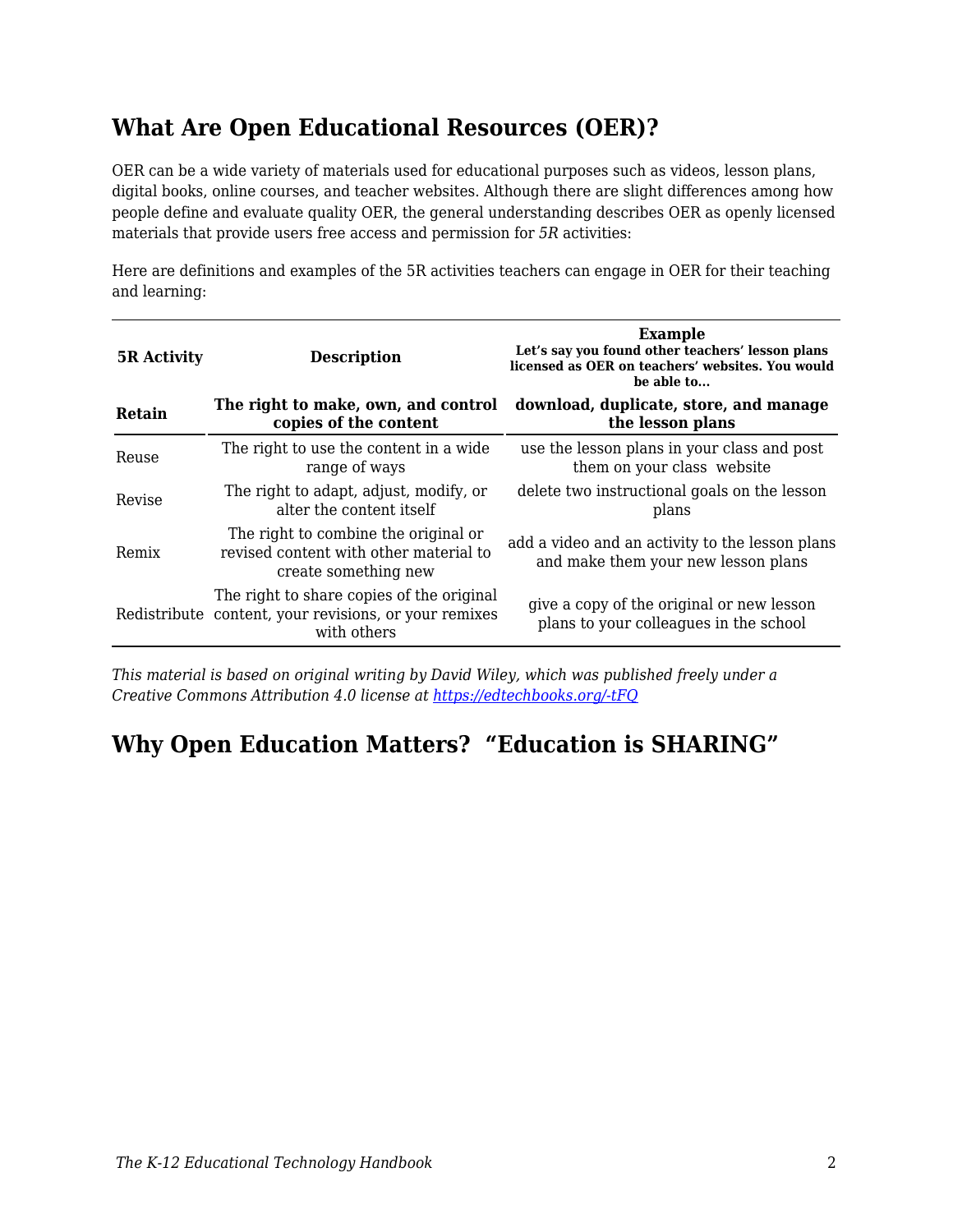

[Watch on YouTube https://edtechbooks.org/-Wd](https://www.youtube.com/embed/-xGRztrWv-k?autoplay=1&rel=0&showinfo=0&modestbranding=1)

"The OERs - Open Educational Resources" by intheacademia is licensed under CC BY.

As described in the video above, there are many characteristics of OER that can be beneficial to K-12 teachers in supporting their teaching and professional growth, as well as student learning.

One of the important characteristics of OER is that OER must be *free* - both to give and to take. Imagine when teachers are motivated to put effort in their teaching preparation for instructional materials, many of them might need to start from scratch or pay out of their own pocket to purchase some existing resources created by other educators. However, teachers should not be dealing with this situation in a school environment that already has very limited time and resources for teaching preparation. With OER, any teacher can search for thousands of high-quality online instructional resources in a wide spectrum of content areas and get access anytime for free. When teachers commit part of their time creating and sharing open and free teaching resources with the education community, in return, the collective effort will allow them to save time and money on quality teaching resources for their own classrooms. For instance, instead of paying ten dollars to download a lowquality worksheet from ABC.com for a Math classroom activity worksheet, Mr. Johnson would be able to search on different OER websites and download three different worksheets with high reviews from other teachers for free.

Utilizing OER can not only save teachers' money, but also save their time to prepare for their teaching more efficiently. For instance, Ms. Williams, a beginning 5th grade teacher, can search for existing lesson plans other 5th grade teachers created that align with the same Math standards she wants to teach. Instead of creating a lesson plan starting with a blank document, Ms. Williams already has an idea what activities can be integrated in a lesson plan to address specific instructional goals by searching OER created by other teachers. From there, Ms. Williams can easily gather different ideas and activities she found from standard-aligned OER and create instructional materials for her own class.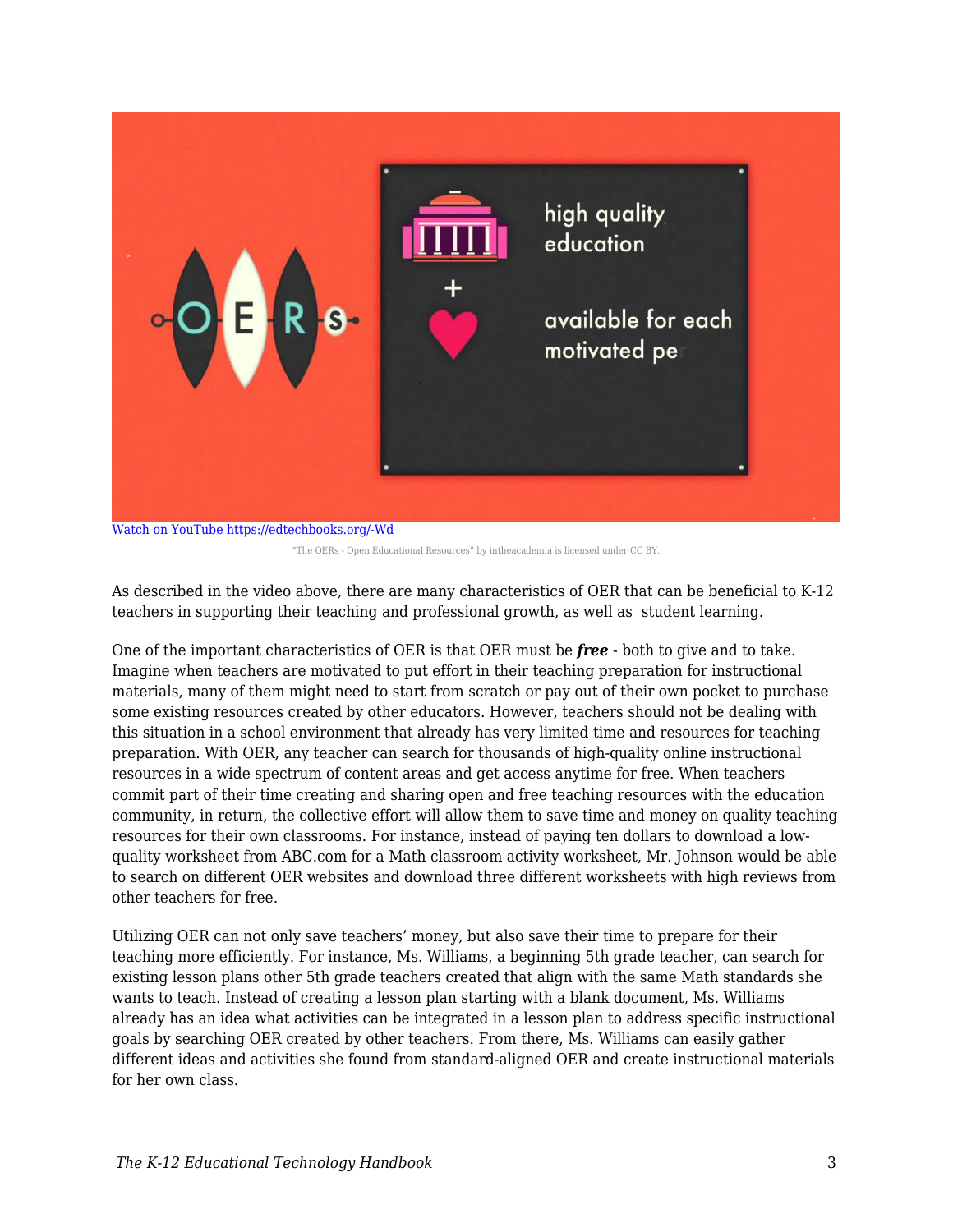In addition to saving teachers' time and money, OER can be useful and beneficial for teachers because they are *customizable***.** Teachers are encouraged to take an advantage of this feature of OER allowing users to engage in 5R activities. With the permission to remix and revise, teachers have the *flexibility and choices* to change whichever parts of OER that do not apply to their classes can customize the content based on their own teaching needs and students' learning needs. For example, Mrs. Harrison downloaded a series of digital reading materials for readers in different levels from an OER website, including news and stories that she would like to let her 2nd grade students practice reading. Yet, it would be impossible for her to directly adopt all the materials in his class due to learners' various language proficiencies. This issue could be quickly resolved with OER resources as users are generally granted the rights to revise the content according to their own teaching needs. Thus, Mrs. Harrison can easily modify the difficulty level of a reading to offer a differentiated reading activity to her students. In addition, Mrs. Harrison could also remix the resources to fit her teaching needs. For example, she could create three folders (Beginning, Intermediate, and Advanced) in her Google Drive and categorize all the reading materials she found in those folders. Then, by continuously adding more reading materials in those three folders over time, she would be able to collect and customize OER resources to address a wide variety of learning preferences and needs of different groups of students.

Lastly, OER can also help teachers keep their instructional materials *stay current*. Compared to the traditional hard copy textbooks that K-12 schools usually replace on a multi-year cycle due to huge cost on replacement, teachers can update the content on OER anytime for free. Thus, OER is also particularly handful for teachers who need to meet new standards and instructional goals.

### **Openness of OER**

Anyone can search for and engage OER in the 5R activities because OER are made available under open licenses[. Creative Commons licenses \[https://edtechbooks.org/-qi\]](https://creativecommons.org/licenses/) are commonly used for giving copyright permissions to the creation of OER. Creators can decide the *openness* of their OER by having their work licensed under different levels/types of Creative Commons license. Then, OER users need to follow the conditions of the licenses when they engage in the 5R activity. Here is a table showing the six levels/types of Creative Commons license with their conditions:

| <b>License Types</b>               | <b>Description</b>                                                                                                                                                                                                                                                                                                                                                                                                                                                                                                                                                                     |  |
|------------------------------------|----------------------------------------------------------------------------------------------------------------------------------------------------------------------------------------------------------------------------------------------------------------------------------------------------------------------------------------------------------------------------------------------------------------------------------------------------------------------------------------------------------------------------------------------------------------------------------------|--|
|                                    | This license lets others distribute, remix, tweak, and<br>build upon your work, even commercially, as long as<br>they credit you for the original creation. This is the                                                                                                                                                                                                                                                                                                                                                                                                                |  |
| <b>Attribution</b><br>CC BY        | most accommodating of licenses offered.<br>Recommended for maximum dissemination and use of<br>licensed materials.                                                                                                                                                                                                                                                                                                                                                                                                                                                                     |  |
| Attribution-ShareAlike<br>CC BY-SA | This license lets others remix, tweak, and build upon your<br>work even for commercial purposes, as long as they credit<br>you and license their new creations under the identical<br>terms. This license is often compared to "copyleft" free and<br>open source software licenses. All new works based on<br>yours will carry the same license, so any derivatives will also<br>allow commercial use. This is the license used by Wikipedia,<br>and is recommended for materials that would benefit from<br>incorporating content from Wikipedia and similarly licensed<br>projects. |  |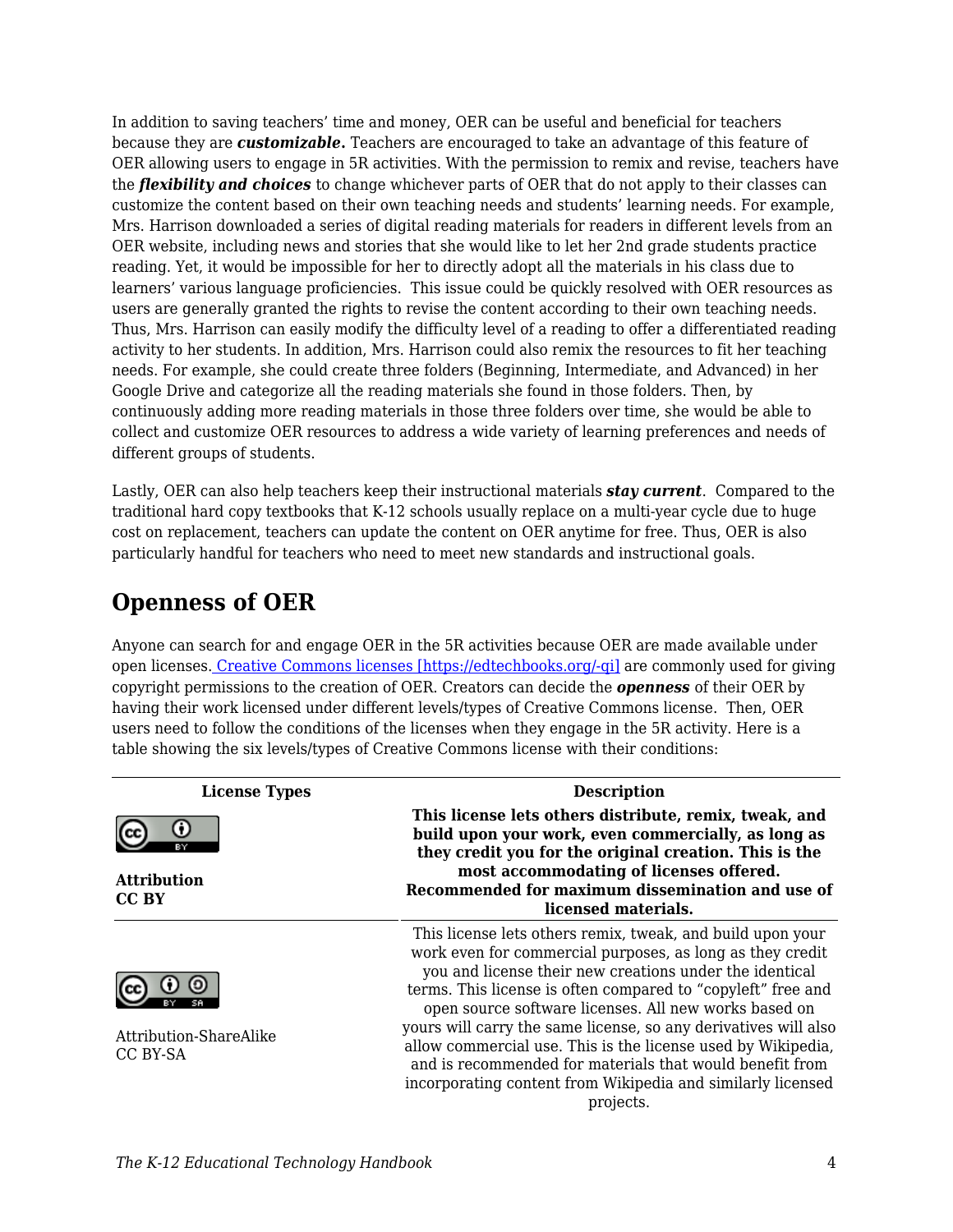#### **License Types Description**



Attribution-NoDerivs CC BY-ND



Attribution-NonCommercial CC BY-NC

**@ 0®** 

Attribution-NonCommercial-ShareAlike CC BY-NC-SA



This license allows for redistribution, commercial and noncommercial, as long as it is passed along unchanged and in whole, with credit to you.

This license lets others remix, tweak, and build upon your work non-commercially, and although their new works must also acknowledge you and be non-commercial, they don't have to license their derivative works on the same terms.

This license lets others remix, tweak, and build upon your work non-commercially, as long as they credit you and license their new creations under the identical terms.

This license is the most restrictive of our six main licenses, only allowing others to download your works and share them with others as long as they credit you, but they can't change them in any way or use them commercially.

Attribution-NonCommercial-NoDerivs CC BY-NC-ND

*"[Six Types of Creative Commons Licenses](https://creativecommons.org/licenses/)* [\[https://edtechbooks.org/-qi\]](https://creativecommons.org/licenses/)*" by [Creative Commons](https://creativecommons.org/)* [\[https://creativecommons.org/\]](https://creativecommons.org/) *is licensed under [Creative Commons Attribution 4.0 International](http://creativecommons.org/licenses/by/4.0/) [License](http://creativecommons.org/licenses/by/4.0/)* [\[https://edtechbooks.org/-PPo\]](http://creativecommons.org/licenses/by/4.0/)*.*

### **OER Attribution**

*"Education is sharing"* is the key concept behind OER. While creators of educational resources give their permissions to others for using their original work for free, it is necessary for OER users to give credit to creators and attribute their original work when they reuse, remix, revise, and redistribute the work. In other words, attributing the creative work you used to its original creator is the premise of a respectful and legal use of OER.

Here are examples of an appropriate way to give attribution: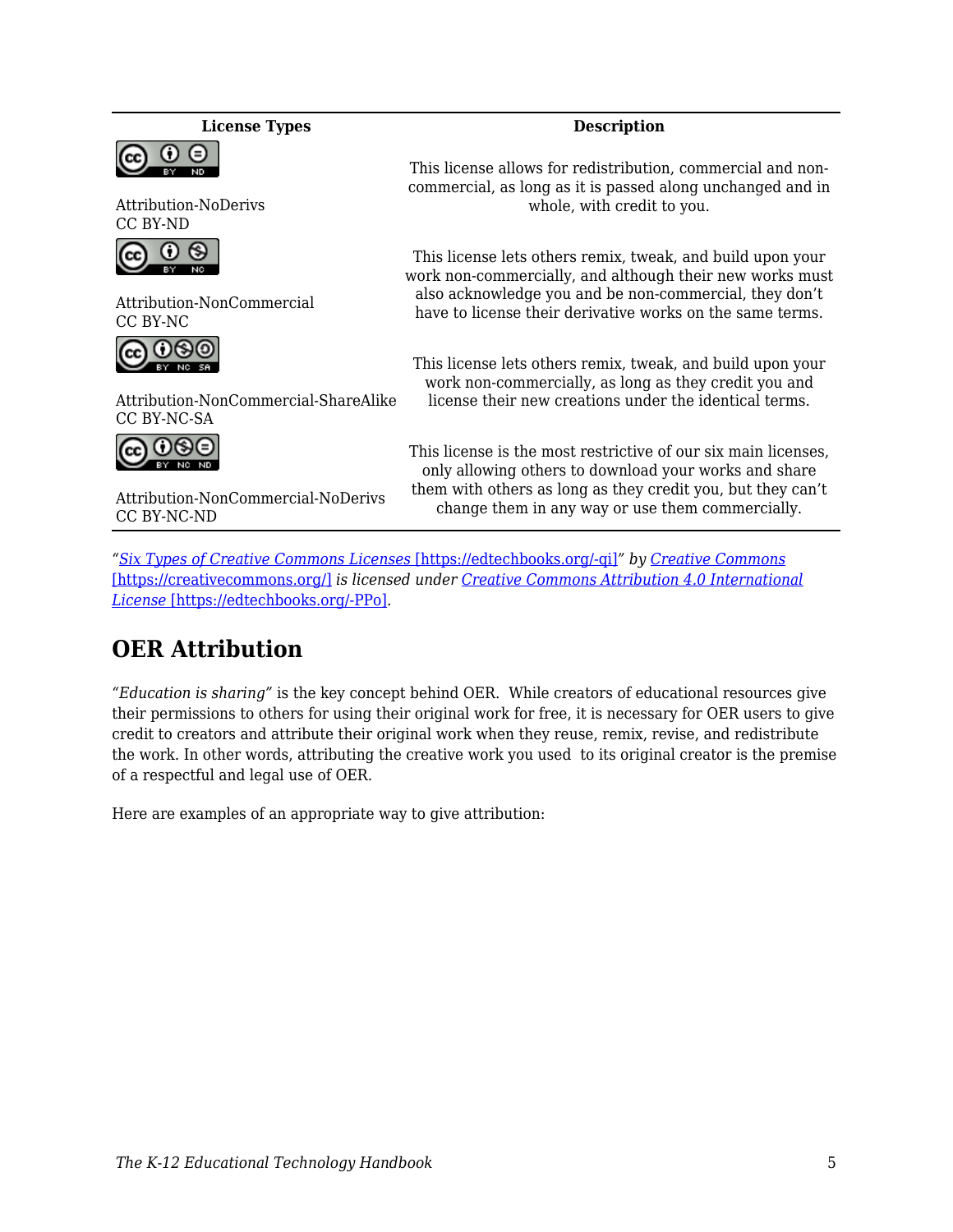

*["Examples of Appropriate Attribution"](https://wiki.creativecommons.org/wiki/Best_practices_for_attribution)* [\[https://edtechbooks.org/-VDH\]](https://wiki.creativecommons.org/wiki/Best_practices_for_attribution) *by [Creative Commons](https://creativecommons.org/)* [\[https://creativecommons.org/\]](https://creativecommons.org/) *is licensed under a [Creative Commons Attribution 4.0 International](https://creativecommons.org/licenses/by/4.0/) [license](https://creativecommons.org/licenses/by/4.0/)* [\[https://edtechbooks.org/-Bzq\]](https://creativecommons.org/licenses/by/4.0/)

More information about OER attribution can be found here: [Best Practice for Attribution](https://wiki.creativecommons.org/wiki/Best_practices_for_attribution) [\[https://edtechbooks.org/-VDH\]](https://wiki.creativecommons.org/wiki/Best_practices_for_attribution)

### **Where Can K-12 Teachers Look for OER?**

Here is a list of resources teachers can use to search for OER for teaching, learning, and their own professional development:

### **General Search**

- [Google Advanced Search \[https://edtechbooks.org/-wAR\]](https://www.google.com/advanced_search?hl=en) (Scroll down in advanced search and set "usage rights" parameters to "free to use, share, or modify")
- [CC Search \[https://edtechbooks.org/-Dp\]](https://search.creativecommons.org/) (The CC Search tool automatically filters your search to find Creative Commons licensed resources)

#### **Image Search**

- [CC Search \[https://edtechbooks.org/-Dp\]](https://search.creativecommons.org/) (You can pick a number of image sources you want to search across)
- [Wikimedia Commons \[https://edtechbooks.org/-JYM\]](https://commons.wikimedia.org/wiki/Main_Page)
- [Flickr \[https://edtechbooks.org/-Tvg\]](https://www.flickr.com/creativecommons) (You can search through content under each type of Creative Commons license)
- [Google Image \[https://edtechbooks.org/-NZ\]](https://www.google.com/advanced_image_search) (Scroll down in advanced search and set "usage rights" parameters to be "Free to use, share, or modify")
- [Pixabay \[https://pixabay.com/\]](https://pixabay.com/) (Pixabay images are public-domain images that you can use freely for personal and commercial purposes without attribution to the original author)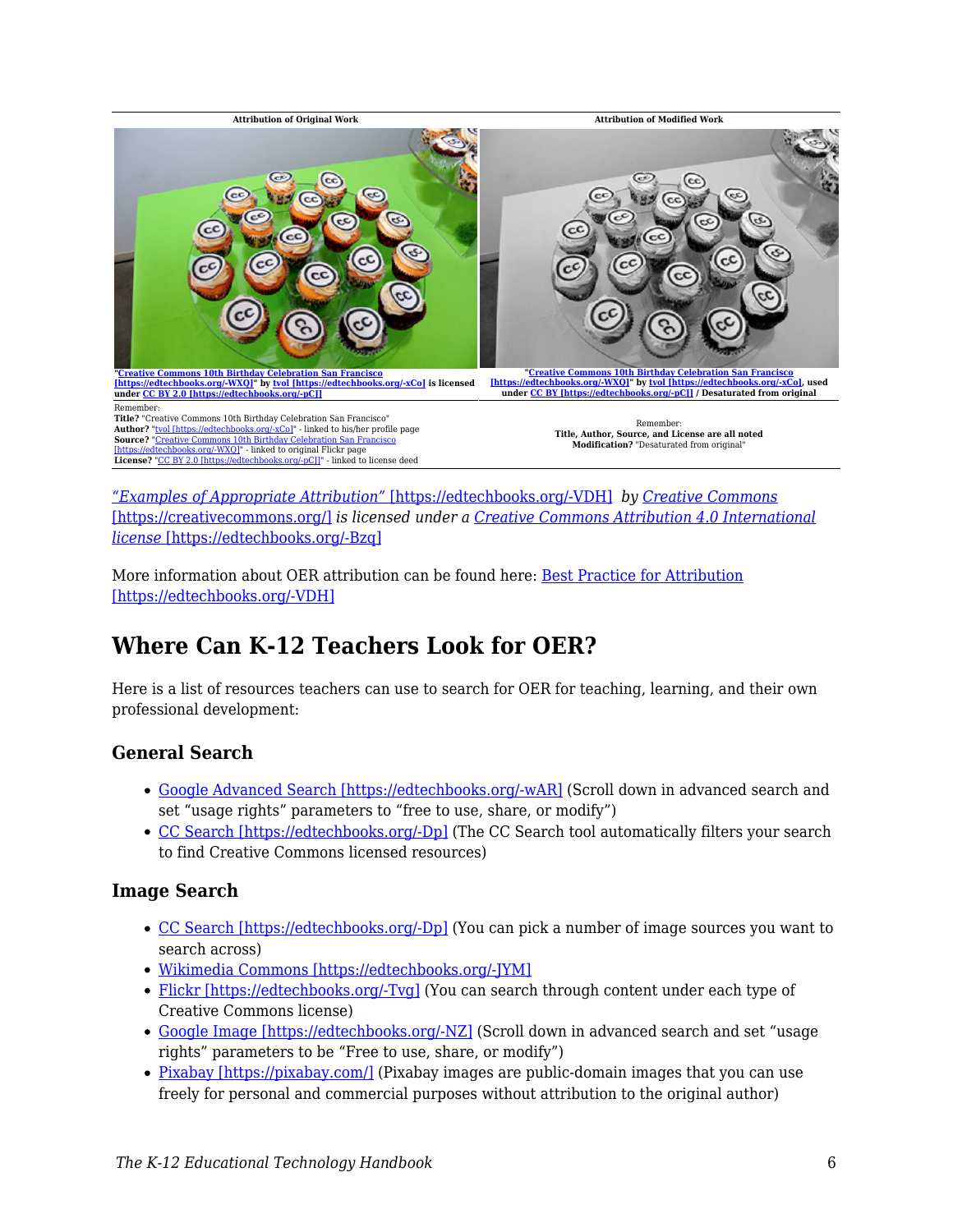- [The Noun Project \[https://thenounproject.com/\]](https://thenounproject.com/) Collection of CC Licensed Icons
- [Europeana \[https://edtechbooks.org/-kUj\]](http://www.europeana.eu/portal/en) (Access to digital resources of Europe's museums, libraries, archives and audio-visual collections. Not all the works are openly licensed so be sure to check for usage right)

### **Video Search**

- [YouTube \[http://youtube.com\]](http://youtube.com) (Type in your search term followed by a comma and then "creativecommons" the videos returned are CC licensed. For example: World War 1, "creativecommons")
- [Vimeo \[https://edtechbooks.org/-Ndi\]](https://vimeo.com/creativecommons) post and search for Creative Commons licensed videos)
- [Internet Archive \[https://edtechbooks.org/-yVI\]](https://archive.org/details/movies) a great collection of old video and movie footage
- [TED Ideas Worth Spreading \[https://www.ted.com/\]](https://www.ted.com/) (All TED videos are released under a Creative Commons BY-NC-ND license)
- [Al Jazeera \[http://www.aljazeera.com/\]](http://www.aljazeera.com/) (various Creative Commons licenses)

### **Audio/Music Search**

- [Jamendo \[https://www.jamendo.com/en/\]](https://www.jamendo.com/en/) free music tracks licensed under Creative Commons
- [ccMixter \[http://ccmixter.org/\]](http://ccmixter.org/) / [digccmixter \[http://dig.ccmixter.org/\]](http://dig.ccmixter.org/) (music for videos, games, podcasts, etc.)
- [Free Music Archive \[https://edtechbooks.org/-Xcc\]](http://freemusicarchive.org/curator/Creative_Commons/)
- [SoundCloud \[https://edtechbooks.org/-Xcc\]](http://freemusicarchive.org/curator/Creative_Commons/)

### **Education Search**

- [Curriki \[http://welcome.curriki.org/\]](http://welcome.curriki.org/) (a leading K-12 global community)
- [OER Commons \[https://www.oercommons.org/\]](https://www.oercommons.org/) (search based on subject areas, education levels, and standards)
- [Gooru \[https://gooru.org/library\]](https://gooru.org/library)(K-12 courses and instructional materials)
- [OpenEd \[https://www.opened.com/search\]](https://www.opened.com/search) (K-12 Classroom Assessments, Homework, Videos, Lesson Plans)
- [ShareMyLessons \[https://sharemylesson.com/\]](https://sharemylesson.com/)(search K-12 resources based on education levels and standards)
- [PhET \[https://edtechbooks.org/-pvE\]](https://phet.colorado.edu/en/simulations/category/new) (K-12 simulations)
- [WatchKnowLearn \[http://www.watchknowlearn.org/\]](http://www.watchknowlearn.org/) (K-12 free educational videos, various types of license)
- [Connexions \[http://cnx.org/\]](http://cnx.org/) (modules that can be organized as courses, books, reports)
- [EDSITEment \[https://edtechbooks.org/-GvI\]](https://edsitement.neh.gov/lesson-plans) (CC licensed K-12 lesson plans)
- [Feedbooks \[https://edtechbooks.org/-vcL\]](http://www.feedbooks.com/publicdomain) (public domain ebooks)
- [Bookdash \[http://bookdash.org/see/books/\]](http://bookdash.org/see/books/) (children's PDF eBooks and [audiobooks](http://bookdash.org/tag/audiobooks/) [\[https://edtechbooks.org/-UY\]\)](http://bookdash.org/tag/audiobooks/)
- [African Storybook \[https://edtechbooks.org/-MPF\]](http://www.africanstorybook.org/) (children's eBooks in various languages)
- [GeoGebra \[https://edtechbooks.org/-MLn\]](https://www.geogebra.org/materials/) (free interactive Math materials)
- [CK-12 \[https://edtechbooks.org/-Xcc\]](http://freemusicarchive.org/curator/Creative_Commons/) (standards aligned K-12 Math & Science resources)
- [Khan Academy \[https://www.khanacademy.org/\]\(](https://www.khanacademy.org/)K-12 Math and Science instructional videos)
- [Mountain Heights Academy \[https://edtechbooks.org/-miB\]](http://openhighschoolcourses.org/course/index.php)(course materials in high school STEM, Language Arts)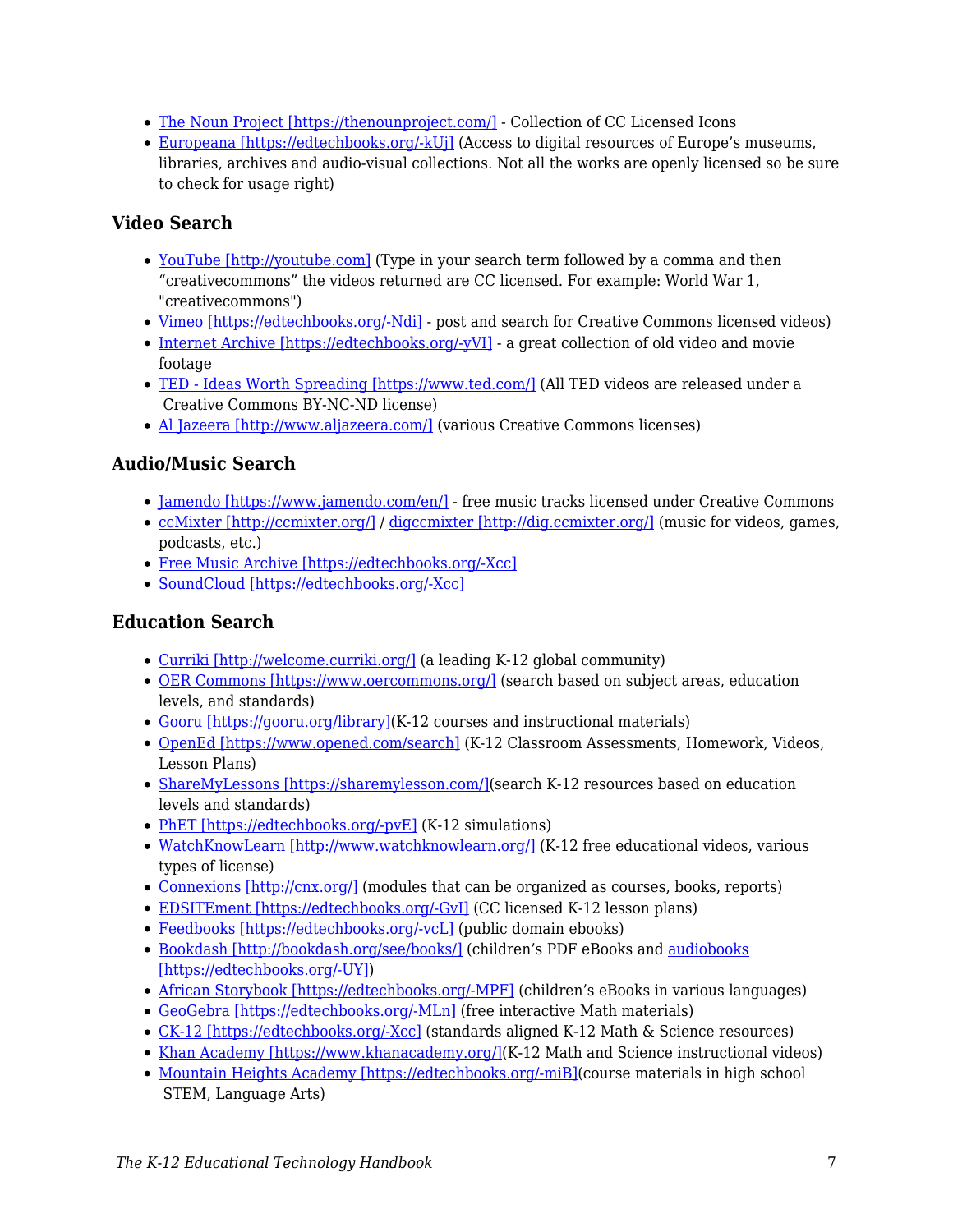- [The Office of Superintendent of Public Instruction \[https://edtechbooks.org/-ZL\]](http://digitallearning.k12.wa.us/oer/library/) (Secondary Math and ELA)
- [Siyavula \[https://www.siyavula.com/read\]](https://www.siyavula.com/read) (open textbooks for high school Math and Science)
- [PBS Learning Media \[https://edtechbooks.org/-pLK\]](https://indiana.pbslearningmedia.org/) (has different types of license)

#### **Complete Courses for Teacher Professional Development**

- [P2PU \[https://edtechbooks.org/-tUW\]](https://learningcircles.p2pu.org/en/courses/)
- [OpenCourseWare Consortium \[http://www.oeconsortium.org/\]](http://www.oeconsortium.org/)
- [Open Learning Initiatives \[https://edtechbooks.org/-cap\]](http://oli.cmu.edu/learn-with-oli/see-our-free-open-courses/)
- [Open Course Library \[http://opencourselibrary.org/\]](http://opencourselibrary.org/)

### **Practice: Let's engage in the 5R activities**

Now, you have a general understanding of OER, including its definition, characteristics, and ways of use, let's begin to practice using OER and engaging in the 5R activities in two ways:

### **As a Taker - Get useful OER made by other people**

- 1. Identify your purposes/goals/needs of instructional materials you are looking for.
- 2. Search for openly licensed resources on different websites. It is a good start to search for OER from the list of resources provided above.
- 3. Get access to the resources you found and make sure they are openly licensed under Creative Commons which provides you the permission with stated conditions.
- 4. Get ready to reuse, revise, remix your OER.

### **As a Giver - Make OER for others**

- 1. Identify your purposes and goals of instructional materials you want to share.
- 2. Create a new material or revise and remix existing OER based on your purposes and goals.
- 3. Have your material licensed under Creative Commons:
	- 1. [Choose a type of Creative Commons license \[https://edtechbooks.org/-iP\]](https://creativecommons.org/choose/)
	- 2. Apply the license to the material you want to share
- 4. Redistribute your OER on one or more [websites \[https://edtechbooks.org/-KWu\]](https://creativecommons.org/share-your-work/) (e.g., Flickr, Vimeo, OER Commons).

### **Additional Reading Resources of OER**

- [Why Openness in Education? \[https://edtechbooks.org/-fU\]](https://library.educause.edu/resources/2012/5/chapter-6-why-openness-in-education)
- [OER Mythbusting \[https://edtechbooks.org/-FVb\]](https://mythbusting.oerpolicy.eu/)
- [On Quality and OER \[https://edtechbooks.org/-dfN\]](https://opencontent.org/blog/archives/2947)
- [OER Quality and Adaptation in K-12: Comparing Teacher Evaluations of Copyright-Restricted,](http://www.irrodl.org/index.php/irrodl/article/view/2341/3405) [Open, and Open/Adapted Textbooks \[https://edtechbooks.org/-UcK\]](http://www.irrodl.org/index.php/irrodl/article/view/2341/3405)